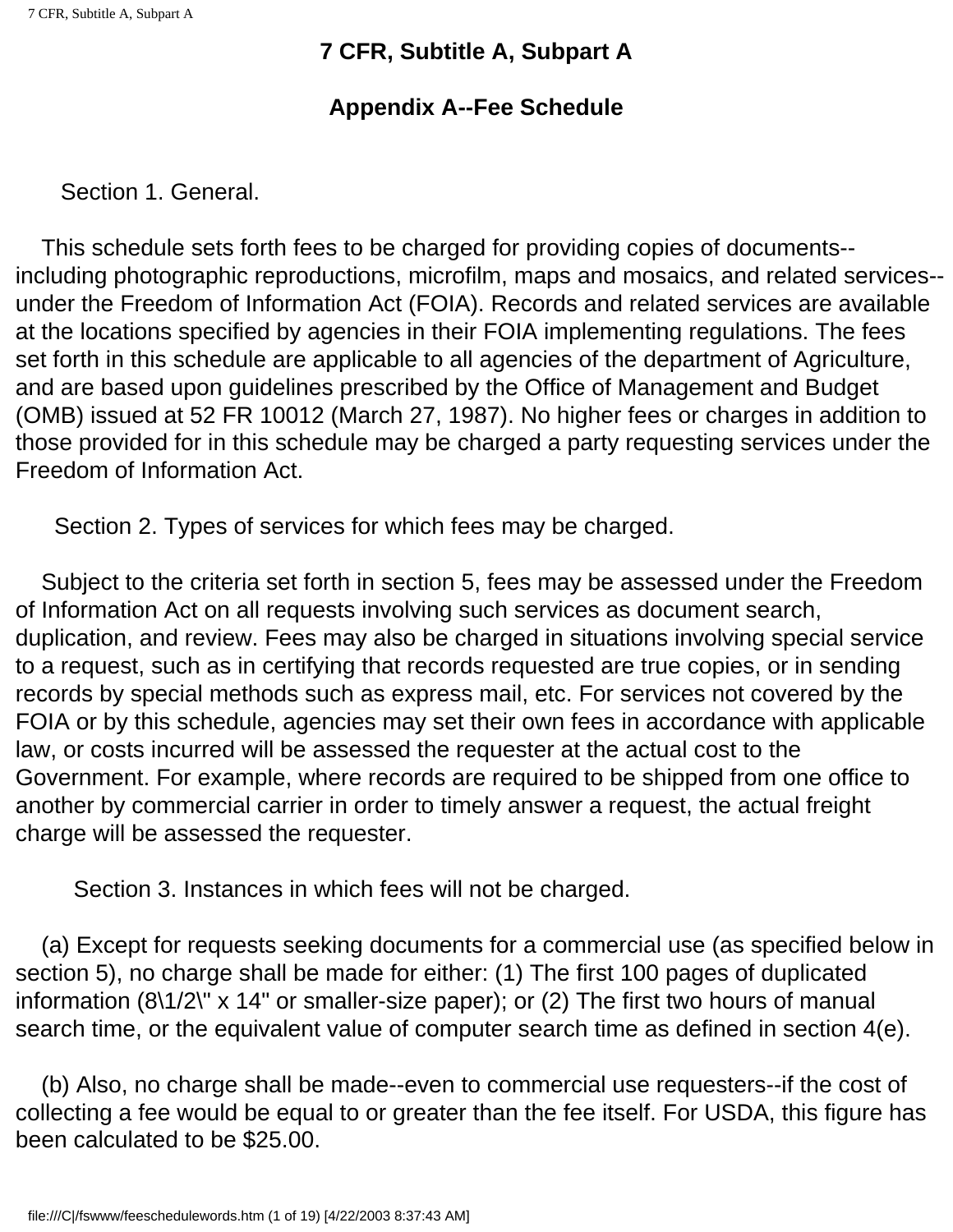(c) In addition, fees may not be charged for time spent by an agency employee in resolving legal or policy issues, or in monitoring a requester's inspection of agency records. No

[[Page 40]]

charge shall be made for normal postage costs.

(d) Documents shall also be furnished without charge under the following conditions:

 (1) When filling requests from other Departments or Government agencies for official use, provided quantities requested are reasonable in number;

 (2) When members of the public provide their own copying equipment, in which case no copying free will be charged (although search and review fees may still be assessed); or

 (3) When any notices, decisions, orders, or other materials are required by law to be served on a party in any proceeding or matter before any Department agency.

Section 4. Fees for records and related services.

(a) The fee for photocopies of pages  $8\frac{1}{2}$  x 14" or smaller shall be \$0.20 per page (per individual side of sheet).

 (b) The fee for photocopies larger than 8\1/2\" x 14" shall be \$0.50 per linear foot of the longest side of the copy.

 (c) The fee for other forms of duplicated information, such as microform, audio-visual materials, or machine-readable documentation (i.e., magnetic tape or disk), shall be the actual direct cost of producing the document(s).

 (d) Manual searches shall be charged for in one of the two following manners in the given order:

 (1) When feasible, at the salary rate of the employee conducting the search, plus 16 percent of the employee's basic pay; or

(2) Where a homogeneous class of personnel is used exclusively, at the rate of \$10.00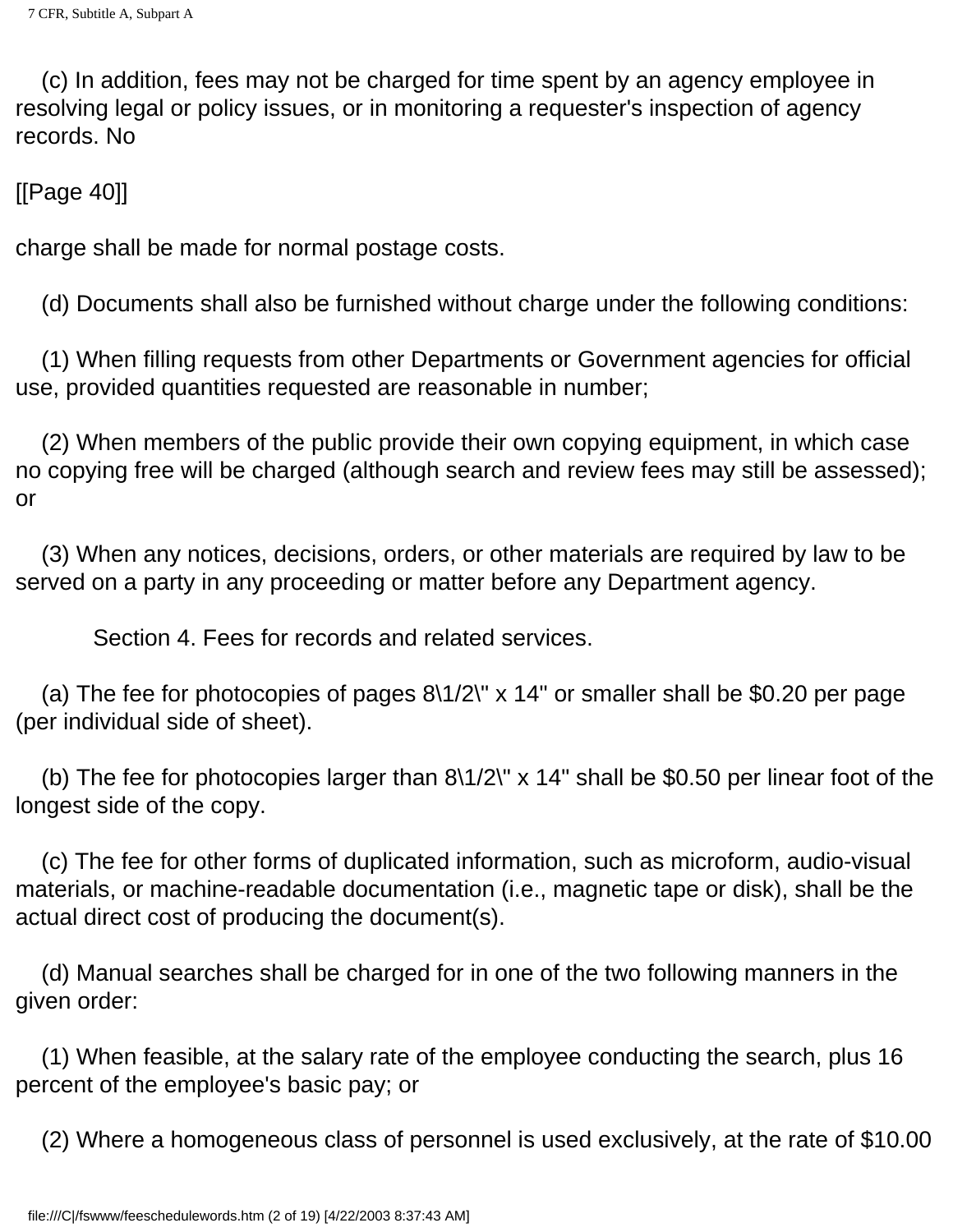```
7 CFR, Subtitle A, Subpart A
```
per hour for clerical time, and \$20.00 per hour for supervisory or professional time. Charges should be computed to the nearest quarter hour required for the search. A homogeneous class of personnel, for purposes of conducting manual searches and where more than one individual is involved, is a group of employees of like rank,

grade, pay or position. A heterogeneous class of personnel is a group of employees of unlike rank, grade, pay, or position. If a heterogeneous class of personnel is involved in a search then the search shall be charged for at the salary rate of the individuals.

 (e) Mainframe computer searches and services shall be charged for at the rates established in the Users Manual or Handbook published by the computer center at which the work will be performed. Where the rate has not been established, the rate shall be \$27.00 per minute. Searches using computers other than mainframes shall be charged for at the manual search rate.

(1) Other rates are published and may be examined at the following places:

Fort Collins Computer Center Users Manual

Fort Collins Computer Center, U.S. Department of Agriculture, 3825

East Mulberry Street (P.O. Box 1206), Fort Collins, Colo. 80521.

National Finance Center, Cost, Productivity & Analysis Section, U.S.

Department of Agriculture, 13800 Old Gentilly Road, New

Orleans, La. 70129.

Kansas City Computer Center Users Manual

Kansas City Computer Center, U.S. Department of Agriculture, 8930

Ward Parkway (P.O. Box 205), Kansas City, MO. 64141.

Washington Computer Center Users Handbook: Washington Computer Center,

U.S. Department of Agriculture, Room S-100, South Building,

12th Street and Independence Avenue, SW., Washington, DC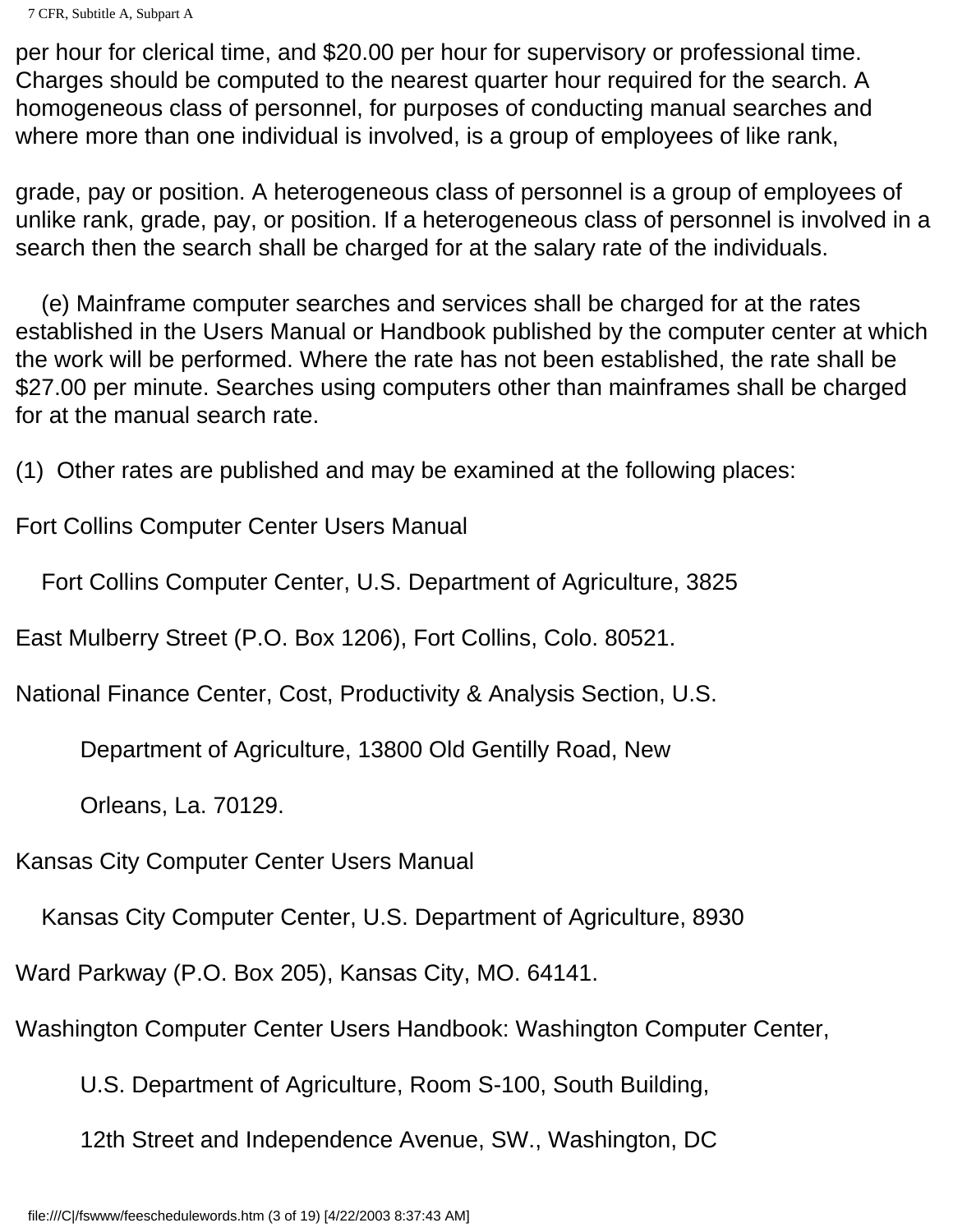20250.

St. Louis Computer Center, U.S. Department of Agriculture, 1520 Market

Street, St. Louis, MO. 63103.

 (f) Charges for unsuccessful searches, or searches which fail to locate records or which locate records which are exempt from disclosure, shall be assessed at the same fee rate as searches which result in disclosure of records.

 (g) The fee for providing review services shall be the hourly salary rate (i.e., basic pay plus 16 percent) of the employee conducting the review to determine whether any information is exempt from mandatory disclosure.

 (h) The fee for Certifications shall be \$5.00 each; Authentications under Department Seal (including aerial photographs), \$10.00 each.

(i) All other costs incurred by USDA agencies will be assessed the

requester at the actual cost to the Government.

 (j) The fees specified in paragraphs (a) through (g) of this section apply to all requests for services under the FOIA, as amended (5 U.S.C. 552), unless no fee is to be charged, or the agency has determined to waive or reduce those fees pursuant to section 6. No higher fees or charges in addition to those provided for in this schedule may be charged for services under the FOIA.

 (k) The fees specified in paragraphs (h) and (i) of this section and in section 17 of this schedule apply to requests for services other than those subject to the FOIA. The authority for establishment of these fees is at 31 U.S.C. 9701 (formerly 31 U.S.C. 483a) and other applicable laws.

 (l) Except as provided in section 11 of this appendix, for services not subject to the FOIA, and not covered by paragraph (h) of this section, agencies may set their own fees in accordance with applicable law.

[[Page 41]]

Section 5. Levels of fees for each category of requesters.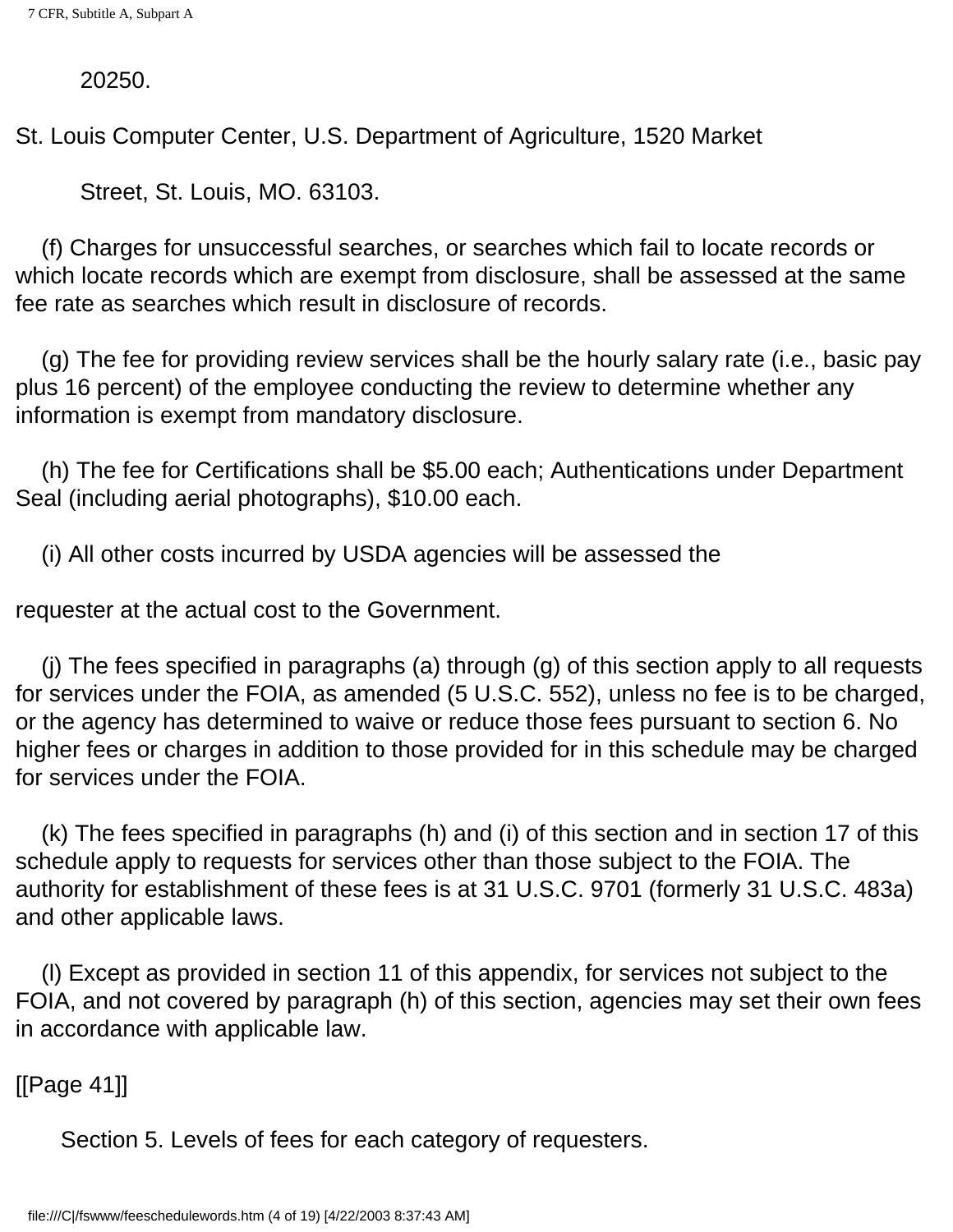Under the FOIA, as amended, there are four categories of FOIA requesters: Commercial use requesters, educational and non-commercial scientific institutions; representatives of the news media; and all other requesters. The Act prescribes specific levels of fees for each category:

 (a) Commercial use requesters--For commercial use requesters, agencies shall assess charges which recover the full direct costs of searching for, reviewing for release, and duplicating the records sought. Commercial use requesters are not entitled to the free search time or duplication referenced in section 3(a). Agencies may recover the cost of searching for and reviewing records for commercial use

requesters even if there is ultimately no disclosure of records.

 (1) A commercial use requester is defined as one who seeks information for a use or purpose that furthers the commercial, trade, or profit interests of the requester or the person on whose behalf the request is made.

 (2) In determining whether a requester properly belongs in this category, agencies must determine whether the requester will put the documents to a commercial use. Where an agency has reasonable cause to doubt the use to which a requester will put the records sought, or where that use is not clear from the request itself, the agency may seek additional clarification from the requester.

 (b) Educational and non-commercial scientific institution requesters--Fees for this category of requesters shall be limited to the cost of providing duplication service alone, minus the charge for the first 100 reproduced pages. No charge shall be made for search or review services. To qualify for this category, requesters must show that the

request is being made as authorized by and under the auspices of an eligible institution and that the records are not sought for a commercial use, but are sought in furtherance of scholarly research (if the request is from an educational institution) or scientific research (if the request is from a non-commercial scientific institution).

 (1) The term educational institution refers to a preschool, a public or private elementary or secondary school, an institution of graduate higher education, an institution of undergraduate higher education, an institution of professional education, and an institution of vocational education, which operates a program or programs of scholarly research.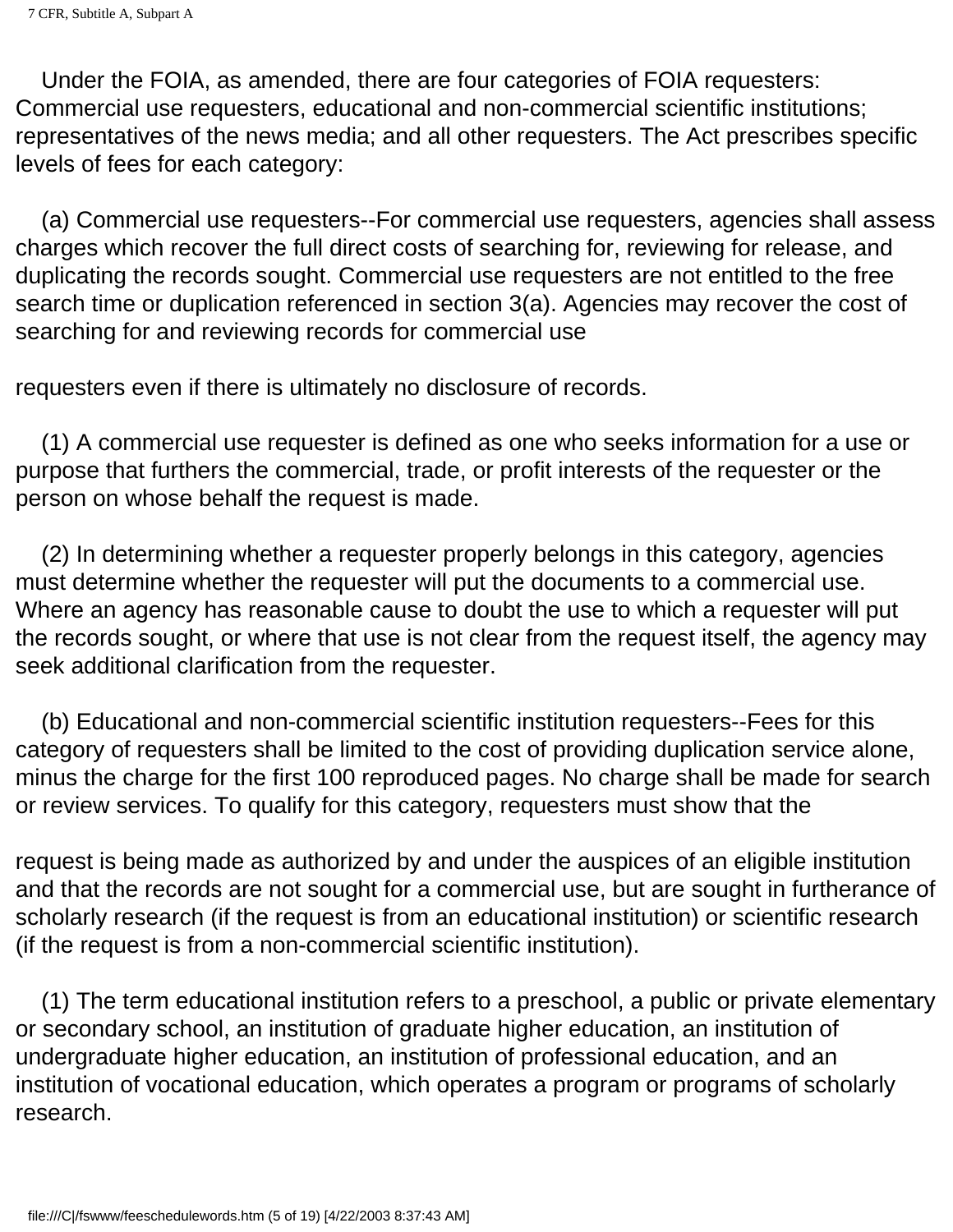(2) The term non-commercial scientific institution refers to institution that is not operated on a ``commercial'' (see section 5(a)(1)) basis, and which is operated solely for the purpose of conducting scientific research the results of which are not intended to promote any particular product or industry.

 (c) Requesters who are representatives of the news media--Fees for his category of requesters shall also be limited to the cost of providing duplication service alone, minus the charge for the first 100 reproduced pages. No charge shall be made for providing search or review services. Requests in this category must not be made for a commercial use.

 (1) The term representative of the news media refers to any person actively gathering news for an entity that is organized and operated to publish or broadcast news to the public.

 (2) The term news means information that is about current events or that would be of current interest to the public.

 (3) Examples of news media entities include television or radio stations broadcasting to the public at large, and publishers of periodicals which disseminate news and who make their products available for purchase or subscription by the general public.

 (4) Freelance journalists may be regarded as working for a news organization if they can demonstrate a solid basis for expecting publication through that organization, even though not actually employed by it.

 (d) All other requesters--Fees for requesters who do not fit into any of the above categories shall be assessed for the full reasonable direct cost of searching for and duplicating documents that are responsive to a request. No charge, however, shall be made to requesters in this category for: (1) The first 100 duplicated pages; or (2) the

first two hours of manual search time, or the equivalent value of computer search time as defined in section 4(e).

Section 6. Fee waivers and reductions.

 (a) Agencies shall waive or reduce fees on requests for information if disclosure of the information is deemed to be in the public interest. A request is in the public interest if it is likely to contribute significantly to public understanding of the operations or activities of the government, and is not primarily in the commercial interest of the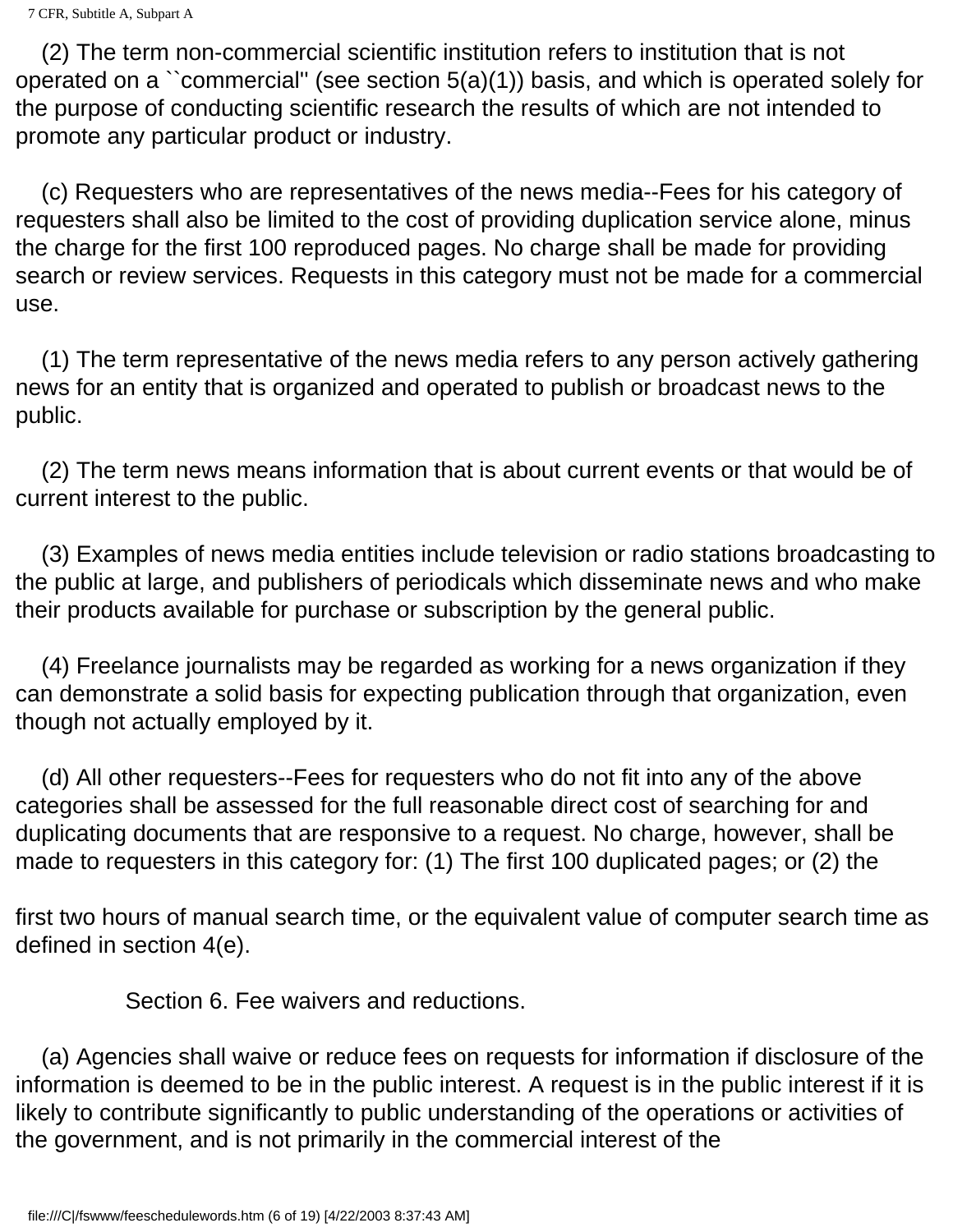#### requester.

 (1) In determining when fees shall be waived or reduced, agencies should consider the following six factors:

 (i) The subject of the request, i.e., whether the subject of the requested records concerns ``the operations or activities of the government'';

 (ii) The informative value of the information to be disclosed, i.e., whether the disclosure is ``likely to contribute'' to an understanding of government operations or activities;

 (iii) The contribution to an understanding of the subject by the general public likely to result from disclosure, i.e., whether disclosure of the requested information will contribute to ``public understanding'';

#### [[Page 42]]

 (iv) The significance of the contribution to public understanding, i.e., whether the disclosure is likely to contribute ``significantly'' to public understanding of government operations or activities;

 (v) The existence and magnitude of a commercial interest, i.e., whether the requester has a commercial interest that would be furthered by the requested disclosure; and, if so,

 (vi) The primary interest in disclosure, i.e., whether the magnitude of the identified commercial interest of the requester is sufficiently large, in comparison with the public interest in disclosure, that disclosure is ``primarily in the commercial interest of the requester.''

 (2) An agency may, in its discretion, waive or reduce fees associated with a request for disclosure, regardless of whether a waiver or reduction has been requested, if the agency determines that disclosure will primarily benefit the general public.

(3) Agencies may also waive or reduce fees under the following conditions:

 (i) Where the furnishings of information or a service without charge or at a reduced rate is an appropriate courtesy to a foreign country or international organization, or where comparable fees are set on a reciprocal basis with a foreign country or an international organization;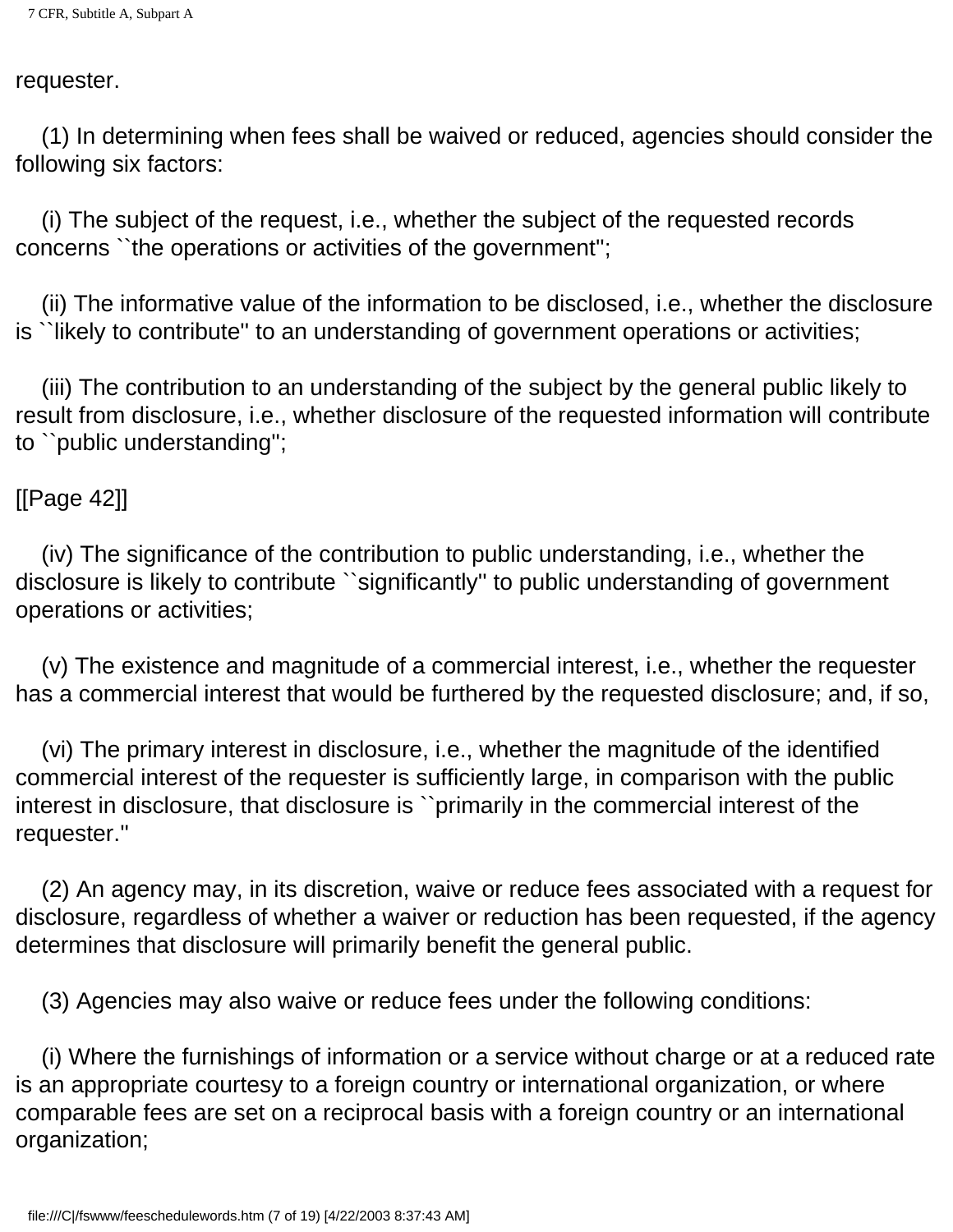(ii) Where the recipient is engaged in a nonprofit activity designed for the public safety, health, or welfare; or

 (iii) Where it is determined that payment of the full fee by a State or local government or nonprofit group would not be in the interest of the program involved.

 (4) Fees shall be waived, however, without discretion in all circumstances where the amount of the fee is \$25.00 or less.

Section 7. Restrictions regarding copies.

 (a) Agencies may restrict numbers of photocopies and directives furnished the public to one copy of each page. Copies of forms provided the public shall also be held to the minimum practical. Persons requiring any large quantities should be encouraged to take single copies to commercial sources for further appropriate reproduction.

 (b) Single or multiple copies of transcripts, provided to the Department under a reporting service contract, may be obtained by the public from the contractor at a cost not to exceed the cost per page charged to the Department for extra copies. The contractor may add a postage charge when mailing orders to the public, but no other charge may be added.

Section 8. Payments of fees and charges.

 (a) Payments should be billed for to the fullest extent possible at the time the requested materials are furnished. Payments should be made by requesters within 30 days of the date of the billing.

 (b) Payments shall be made by check, draft, or money order made payable to the Treasury of the United States, although payments may be made in cash, particularly where services are performed in response to a visit to a Department office. All payments should be sent to the address indicated by the agency responding to the request.

 (c) Where the estimated fees to be charged exceed \$250.00, agencies may require an advance payment of an amount up to the full estimated charges (but not less than 50 percent) from the requester before any of the requested materials are reproduced.

 (d) In instances where a requester has previously failed to pay a fee, an agency may require the requester to pay the full amount owed, plus any applicable interest as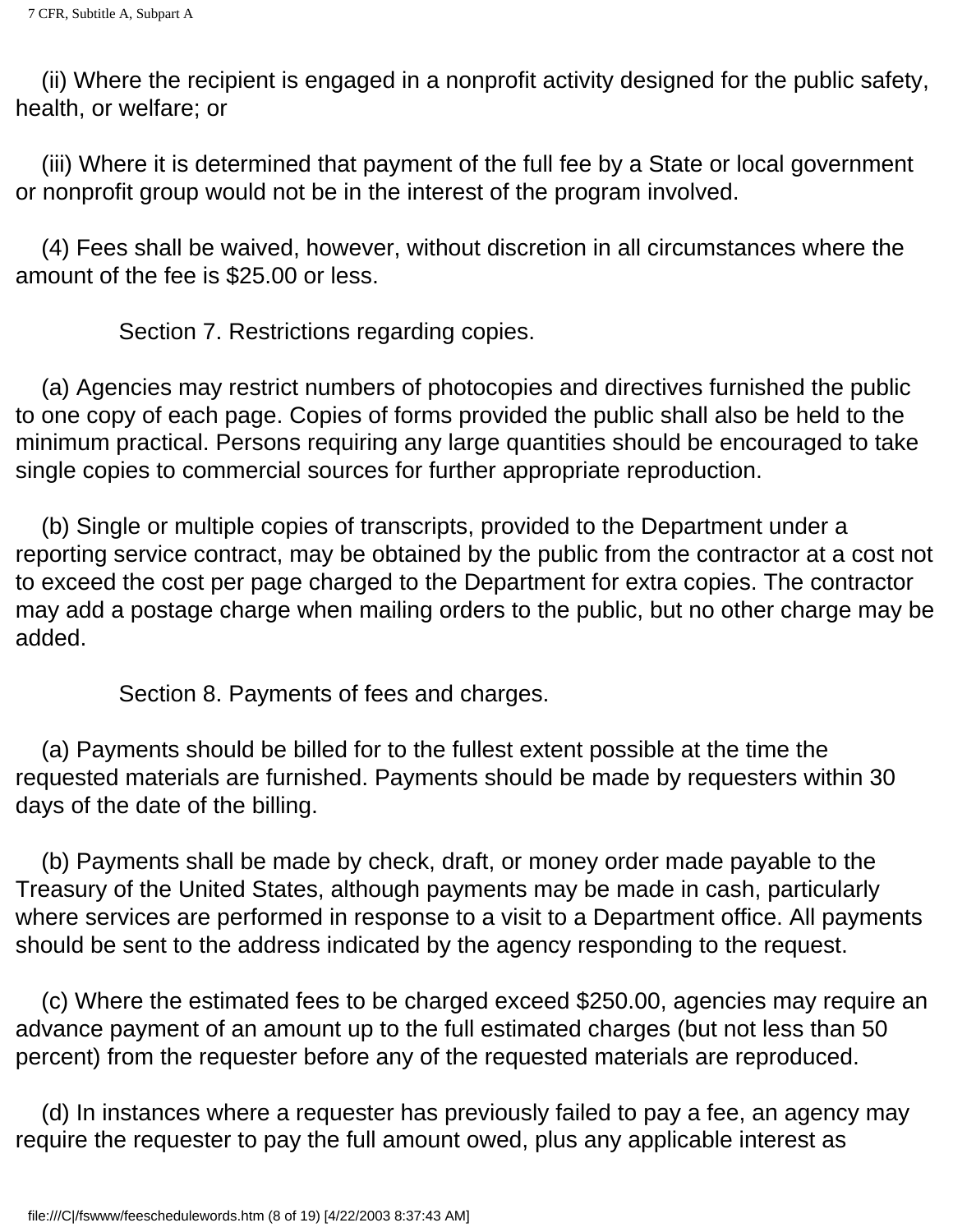provided below, as well as the full estimated fee associated with any new request before the agency begins to process that new or subsequent request.

Section 9. Interest charges.

 On requests that result in fees being assessed, agencies may begin levying interest charges on an upaid bill starting on the 31st day following the day on which the billing was sent. Interest will be at the rate prescribed in section 3717 of title 31 U.S.C., and will accrue from the date of the billing.

Section 10. Effect of the Debt Collection Act on fees.

 In attempting to collect fees levied under the FOIA, agencies shall abide by the provisions of 31 U.S.C. 3701, 3711-3719, in disclosing information to consumer reporting agencies and in the use of collection agencies, where appropriate, to encourage payment.

Section 11. Photographic reproductions, microfilm, mosaic and maps.

 Reproduction of such aerial or other photographic microfilm, mosaic and maps as have been obtained in connection with the authorized work of the Department may be sold at the estimated cost of furnishing such reproduction as prescribed in this schedule.

Section 12. Agencies which furnish photographic reproductions.

 (a) Aerial photographic reproductions. The following agencies of the Department furnish aerial photographic reproductions:

Agricultural Stabilization and Conservation Service (ASCS), APFO, USDA-

ASCS, 2222 West 2300 South, P.O. Box 30010, Salt Lake City,

Utah 84125.

Soil Conservation Service (SCS), USDA, Cartographic Division,

Washington, DC 20250, or Cartographic Facility in nearest SCS

Technical Service Center.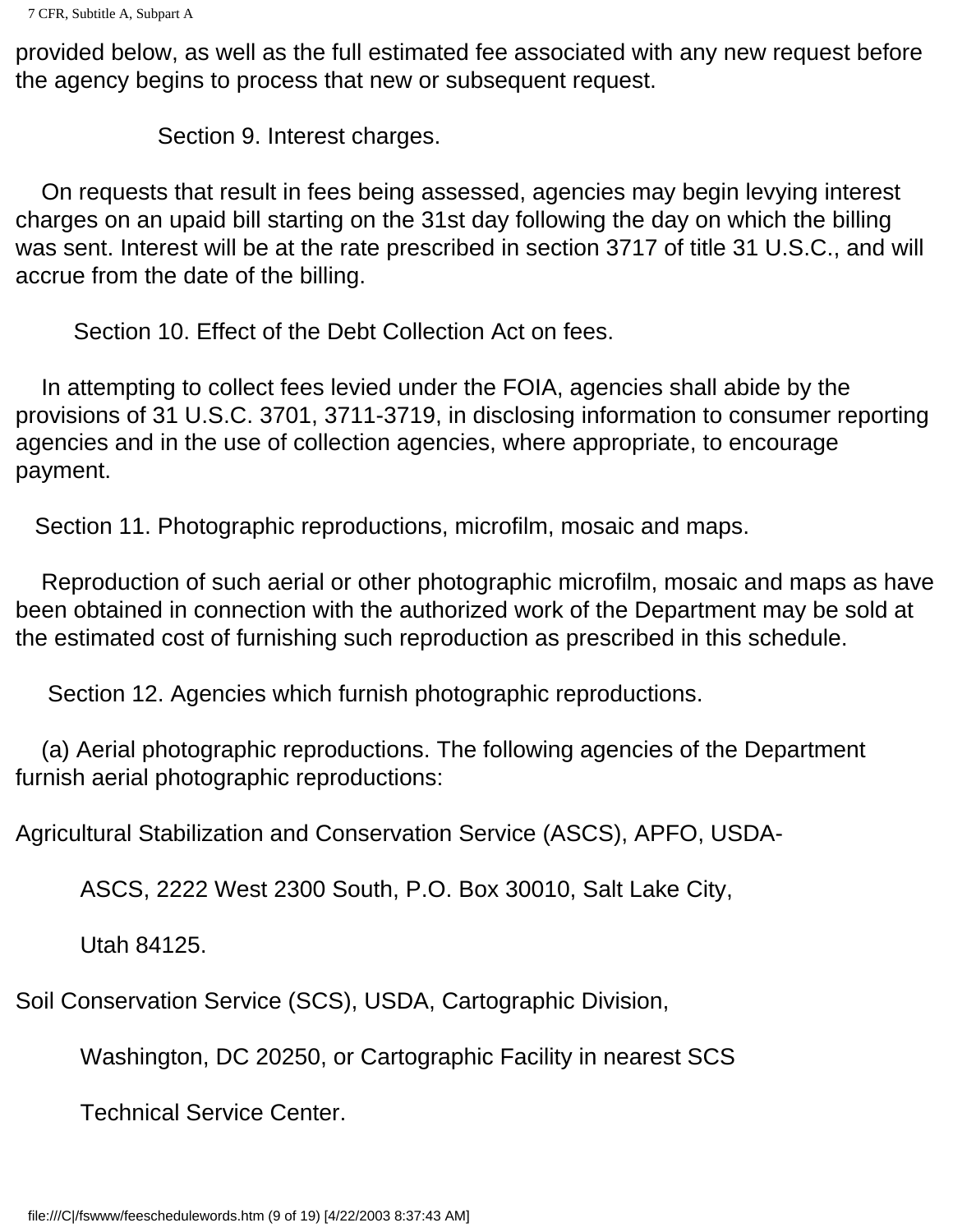## [[Page 43]]

 (b) Other photographic reproductions. Other types of reproductions may be obtained from the following agencies of the Department:

Agricultural Stabilization and Conservation Service (ASCS) (Address

above).

Forest Service (FS), USDA, P.O. Box 96090, Washington, DC 20090-6090, or

nearest Forest Service Regional Office. Office of Governmental

and Public Affairs, USDA, Photography Division, Room 4407

South Building, Washington, DC 20250. Soil Conservation

Service, USDA, Information Division, Audio Visual Branch,

Washington, DC 20250.

National Agricultural Library, USDA, Office of the Deputy Director,

Technical Information Systems, Room 200, NAL Building,

Beltsville, MD 20705.

Section 13. Circumstances under which photographic reproductions may be **provided** free.

 Reproductions may be furnished free at the discretion of the agency, if it determines this action to be in the public interest, to:

 (a) Press, radio, television, and newsreel representatives for dissemination to the general public.

 (b) Agencies of State and local governments carrying on a function related to that of the Department when it will help to accomplish an objective of the Department.

(c) Cooperators and others furthering agricultural programs. Generally, only one print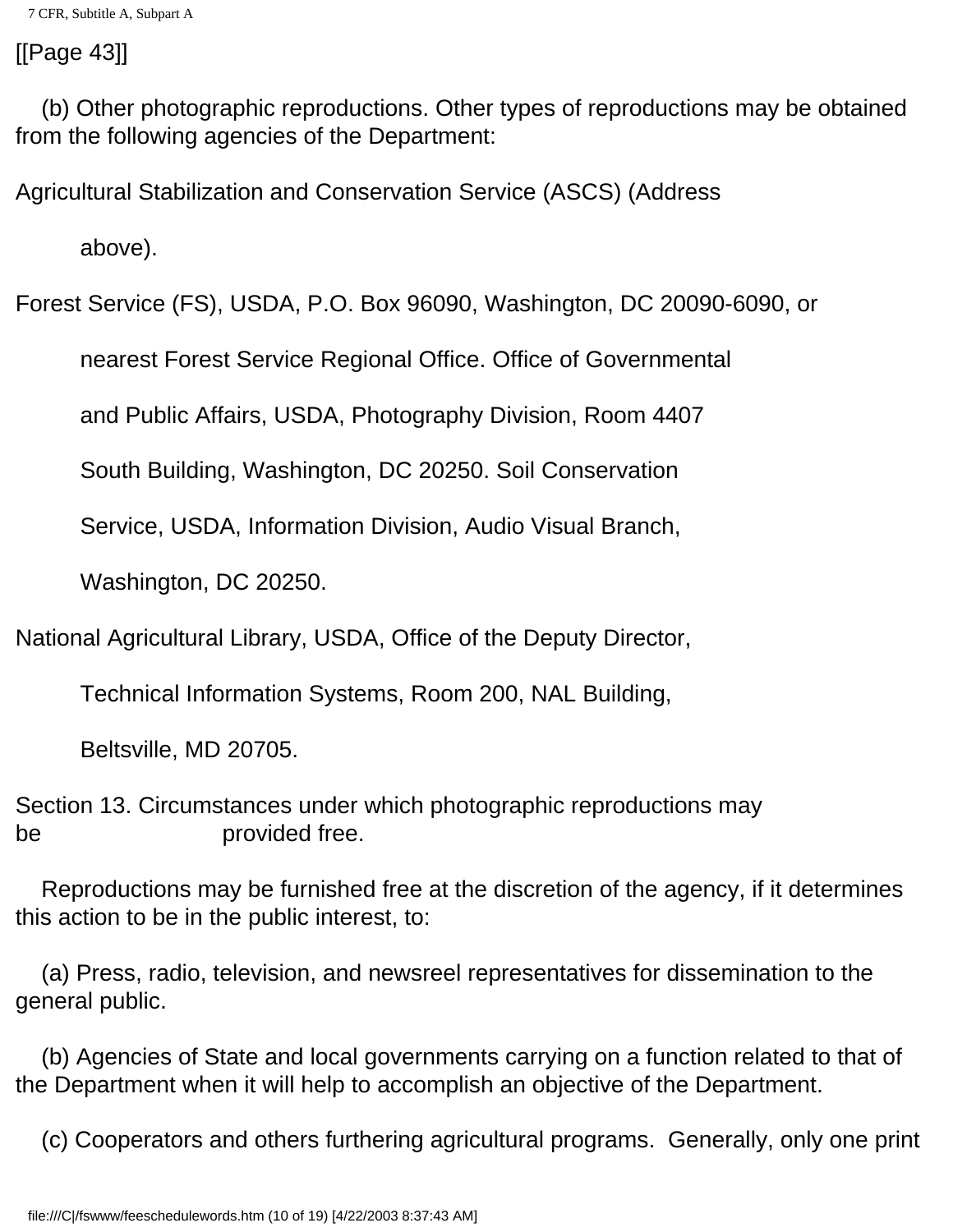```
7 CFR, Subtitle A, Subpart A
```
of each photograph should be provided free.

Section 14. Loans.

 Aerial photographic film negatives or reproductions may not be loaned outside the Federal Government.

Section 15. Sales of positive prints under government contracts.

 The annual contract for furnishing single and double frame slide film negatives and positive prints to agencies of the Department, County Extension Agents, and others cooperating with the Department, carries a stipulation that the successful bidder must agree to furnish slide film positive prints to such persons, organizations, and associations as may be authorized by the Department to purchase them.

Section 16. Procedure for handling orders.

 In order to expedite handling, all orders should contain adequate identifying information. Agencies furnishing aerial photographic reproductions require that all such orders identify the photographs. Each agency has its own procedure and order forms.

Section 17. Reproduction prices.

The prices for reproductions listed here are for the most generally requested items.

 (a) National Agricultural Library. The following prices are applicable to National Agricultural Library items only: Reproduction of electrostatic, microfilm, and microfiche copy--\$5.00 for the first 10 pages or fraction thereof, and \$3.00 for each additional 10 pages or fraction thereof. Duplication of NAL-owned microfilm--\$10.00 per reel.

Duplication of NAL-owned microfiche--\$5.00 for the first fiche, and \$0.50 for each additional fiche. Charges for manual and automated data base searches for bibliographic or other research information will be made in accordance with section 4, paragraphs (c)- (e) of this fee schedule. The contract rate charged by the commercial source to the National Agricultural Library for computer services is available at the

National Agricultural Library, Room 111, Information Access Division, USDA, Beltsville, Maryland 20705 (301-344-3834).

(b) General photographic reproductions. Minimum charge \$1 per order. An extra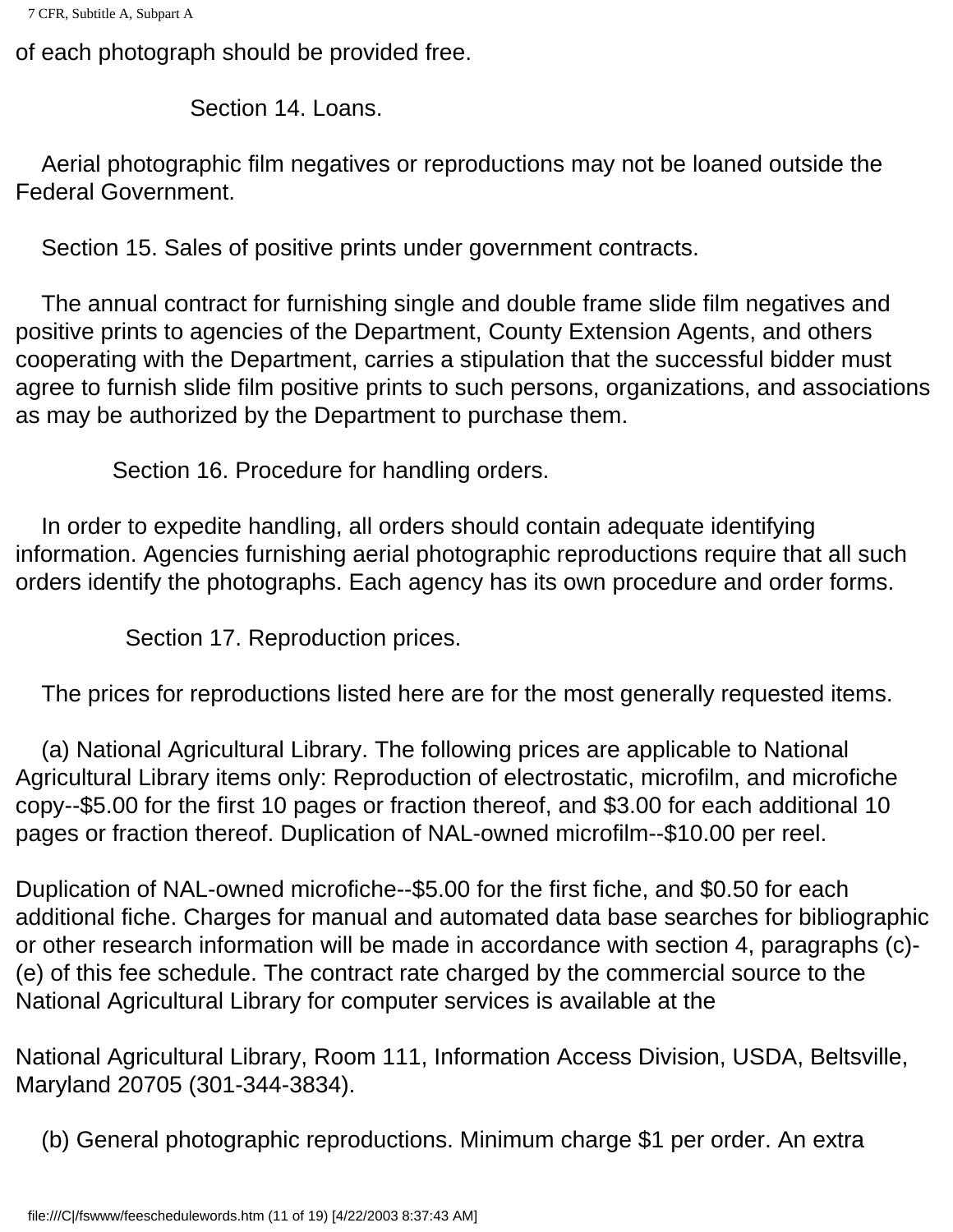charge may be necessary for excessive laboratory time caused by any special instructions from the purchaser.

------------------------------------------------------------------------ Class of work and unit **Price** ------------------------------------------------------------------------ 1. Black and white line negatives: 4 by 5 (each................................................ \$6.00 8 by 10 (each).............................................. 8.50 11 by 14 (each)............................................. 11.00 2. Black and white continuous tone negatives: 4 by 5 (each)............................................... 8.50 8 by 10 (each).............................................. 11.00 3. Black and white enlargements: 8 by 10 and smaller (each)..... 6.50 11 by 14 (each)............................................. 11.00 Larger sizes and quantities................................. (\1\) 4. Black and white slides: 2 x 2 cardboard mounted (from copy negative) (each)......... 4.00 Blue ozalid slides (each)................................... 5.00 5. Color slides: (2 x 2 cardboard mounted): Duplicate color slides:

Display quality (each) (Display color slides are slides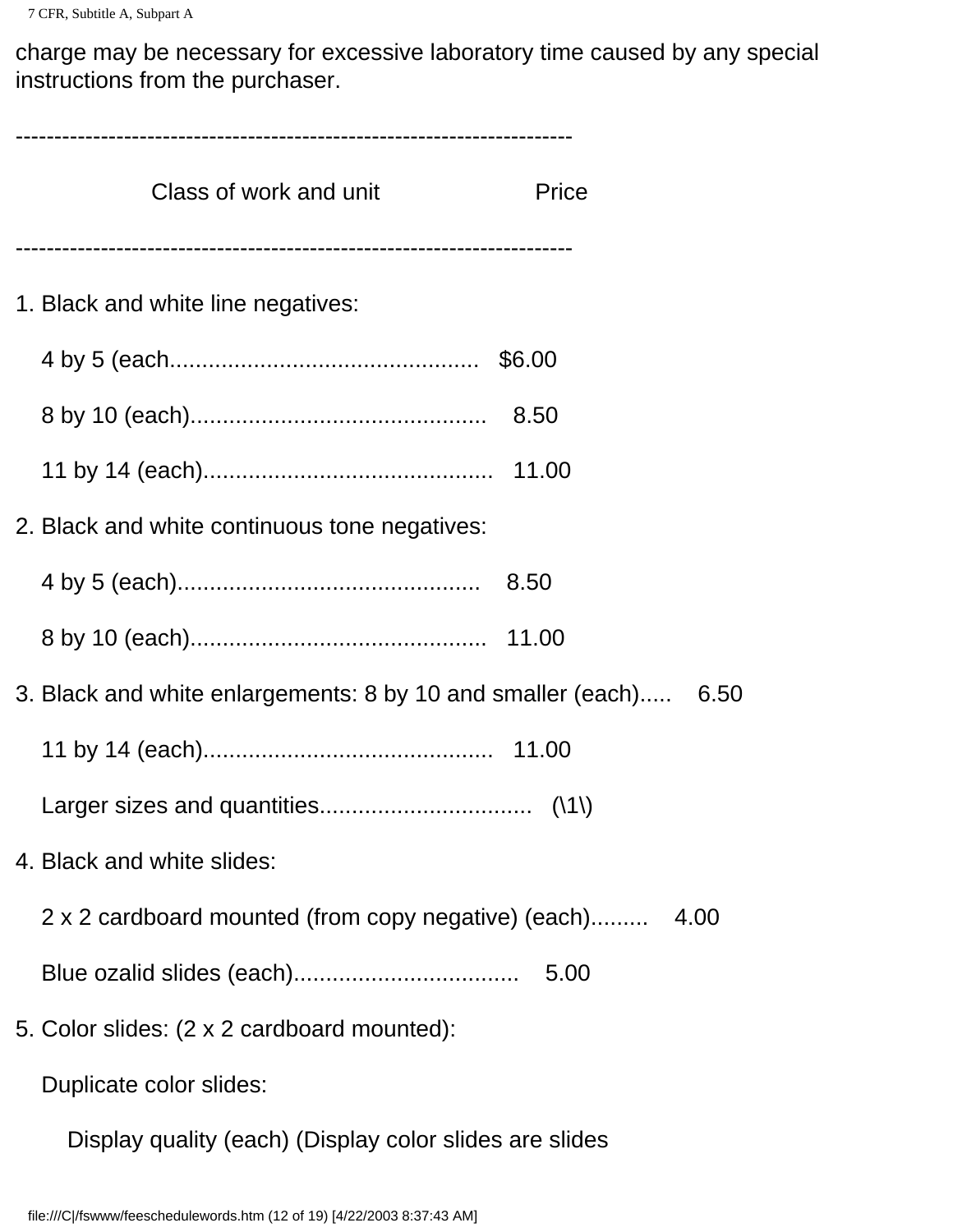| copied from 35mm color slides only)                               | .65  |
|-------------------------------------------------------------------|------|
|                                                                   |      |
| Original color slides (from flat copy) (each)                     | 6.50 |
| 6. Color enlargements and transparencies: 4 by 5 and larger (\1\) |      |
| 7. Slide sets:                                                    |      |
|                                                                   |      |
|                                                                   |      |
|                                                                   |      |
|                                                                   |      |
|                                                                   |      |
| 106 to 130 frames (Prices include printed narrative guide) 26.50  |      |
| 8. Cassettes: (for the corresponding slide sets above)            | 3.00 |

\1\ By quotation.

 (c) General aerial photographic reproductions. There is no minimum charge on general aerial photography orders. The prices for various types of aerial photographic reproductions are set forth below. Size measurements refer to the approximate size in inches of the paper required to produce the print.

[[Page 44]]

------------------------------------------------------------------------

**Price Price Price**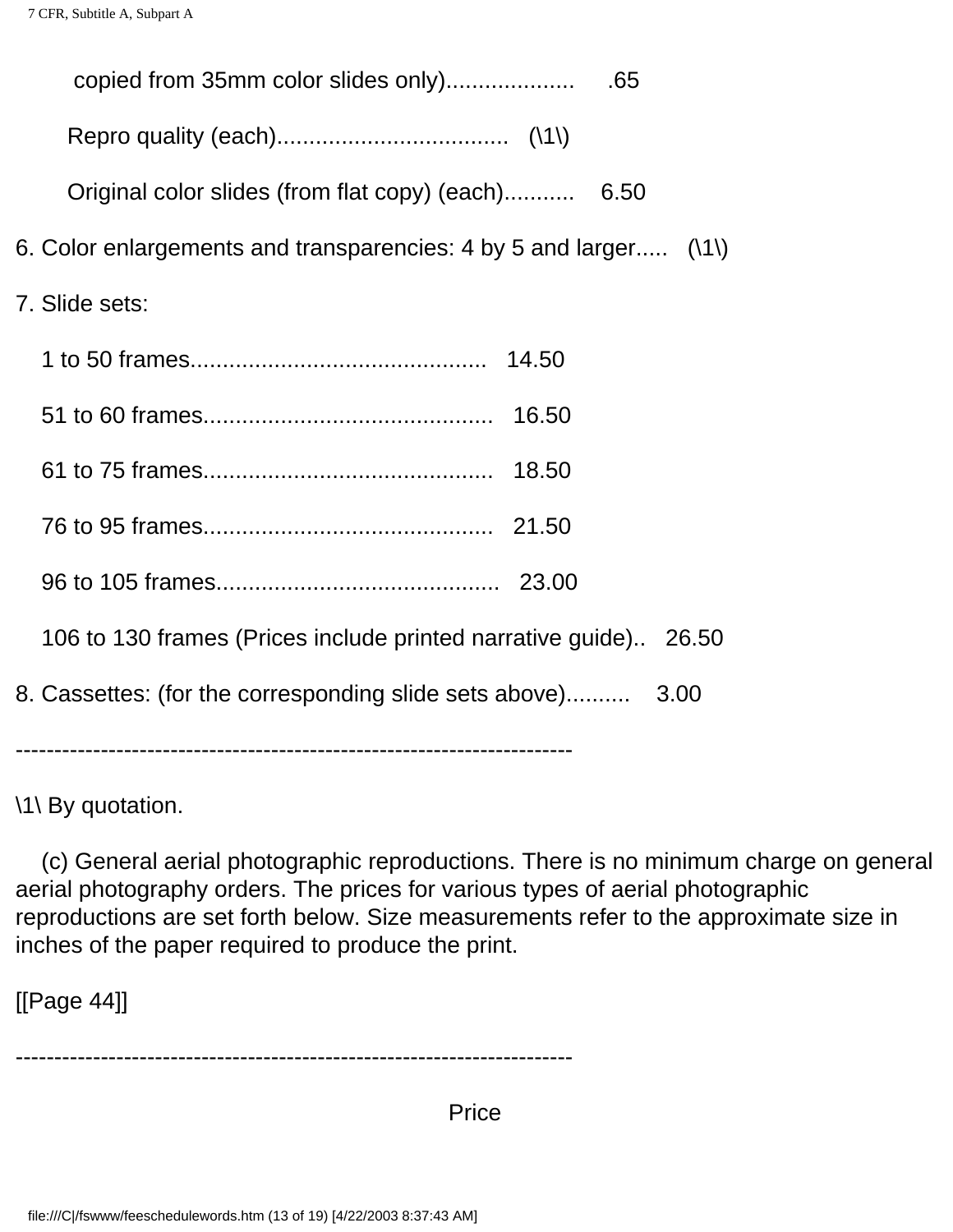| <b>Size</b>                               | each               |
|-------------------------------------------|--------------------|
|                                           |                    |
| 1. Black-and white contact prints:        |                    |
|                                           |                    |
|                                           |                    |
|                                           |                    |
| 2. Aerial photo index sheets:             |                    |
| 20 x 24 RC (resin coated base) paper 5.00 |                    |
|                                           | 4.00               |
| Microfilm (photo indexes):                |                    |
|                                           | 1.00               |
|                                           | 2.00               |
|                                           |                    |
|                                           |                    |
|                                           | Price each         |
|                                           |                    |
| Size                                      | Color film         |
|                                           | RC<br>positive     |
|                                           | paper transparency |
|                                           |                    |

------------------------------------------------------------------------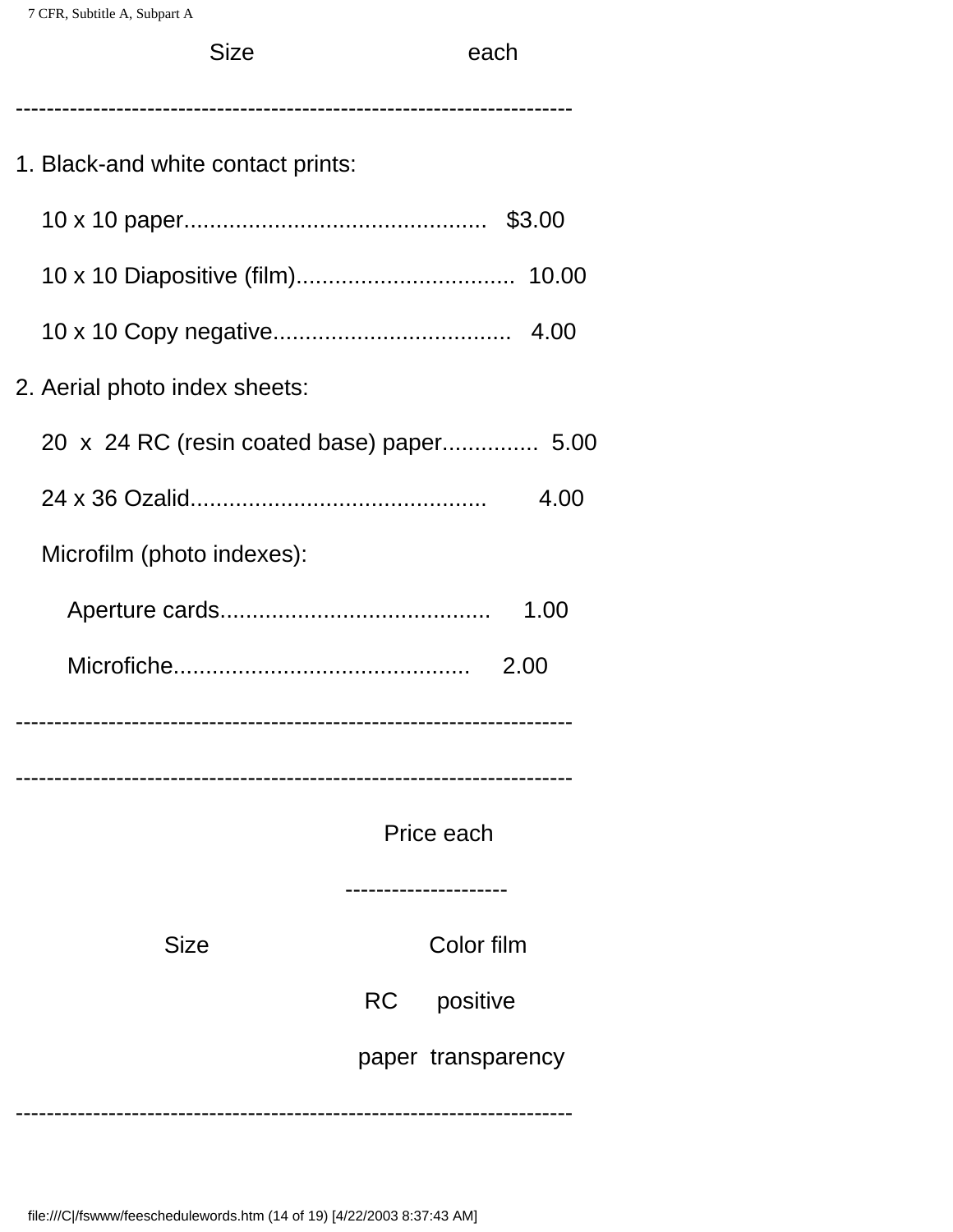# 3. Black and white enlargements (projection

prints):

| <b>Size</b>                           |            | Color film |  |
|---------------------------------------|------------|------------|--|
|                                       | Price each |            |  |
|                                       |            |            |  |
|                                       |            |            |  |
|                                       |            |            |  |
|                                       |            |            |  |
|                                       |            |            |  |
|                                       |            |            |  |
|                                       |            |            |  |
| 4. Reproductions from color negative: |            |            |  |
|                                       |            |            |  |
|                                       |            |            |  |
|                                       |            |            |  |
|                                       |            |            |  |
|                                       |            |            |  |
|                                       |            |            |  |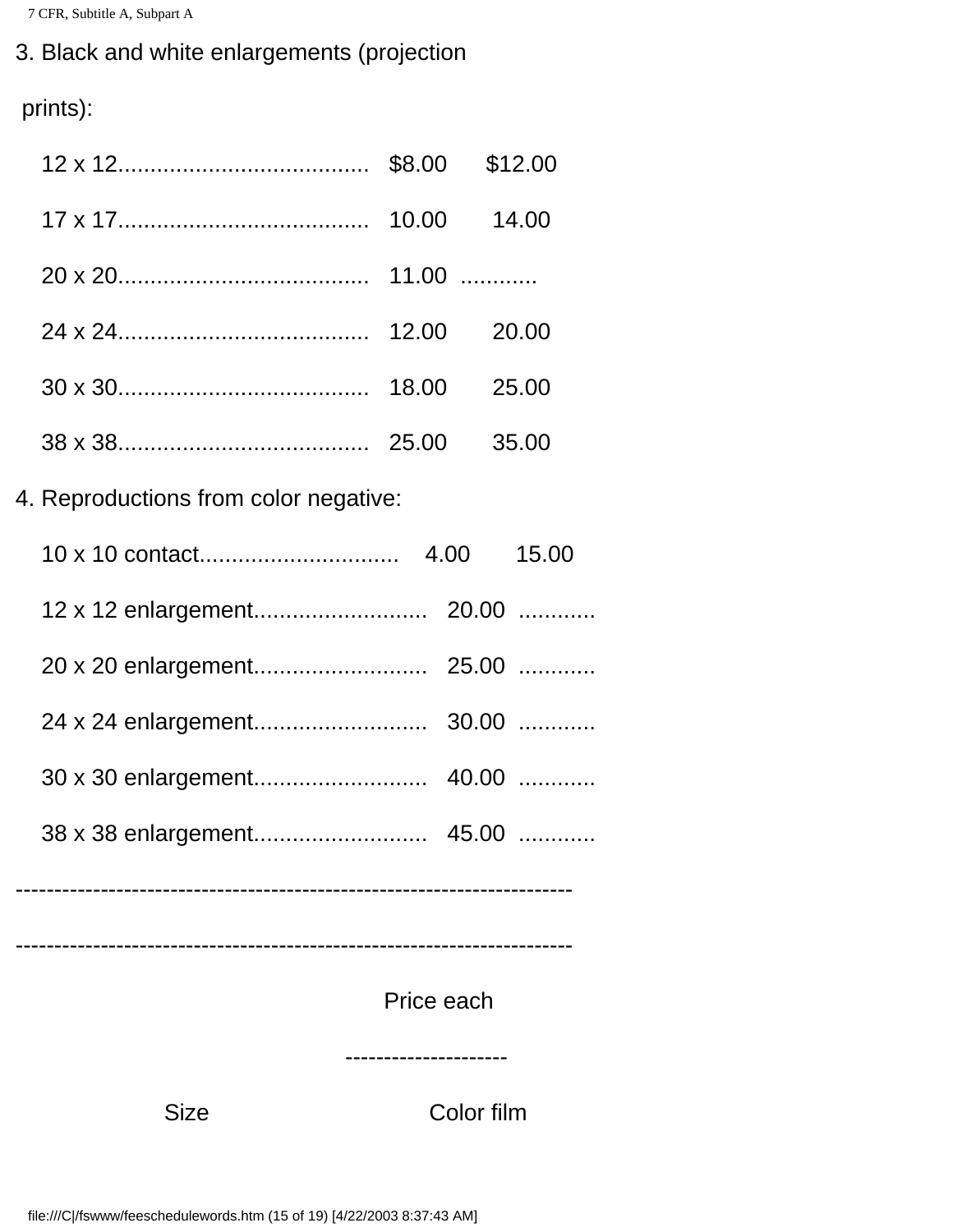### RC positive

paper transparency

------------------------------------------------------------------------

| 5. Reproductions from color positive    |         |
|-----------------------------------------|---------|
| transparencies (natural) color or color |         |
| infrared):                              |         |
|                                         | \$12.00 |
|                                         |         |
|                                         |         |
|                                         |         |
|                                         |         |
|                                         |         |
|                                         |         |

------------------------------------------------------------------------

 (d) Aerial photographic reproduction from National High Altitude Photography (NHAP) Program. There is no minimum charge on NHAP aerial photography orders. The prices for various types of aerial photographic reproductions are set forth below. Size measurements refer to the appropriate size in inches of the paper required to produce the Phoprint.

|             | Price |
|-------------|-------|
| <b>Size</b> | each  |
|             |       |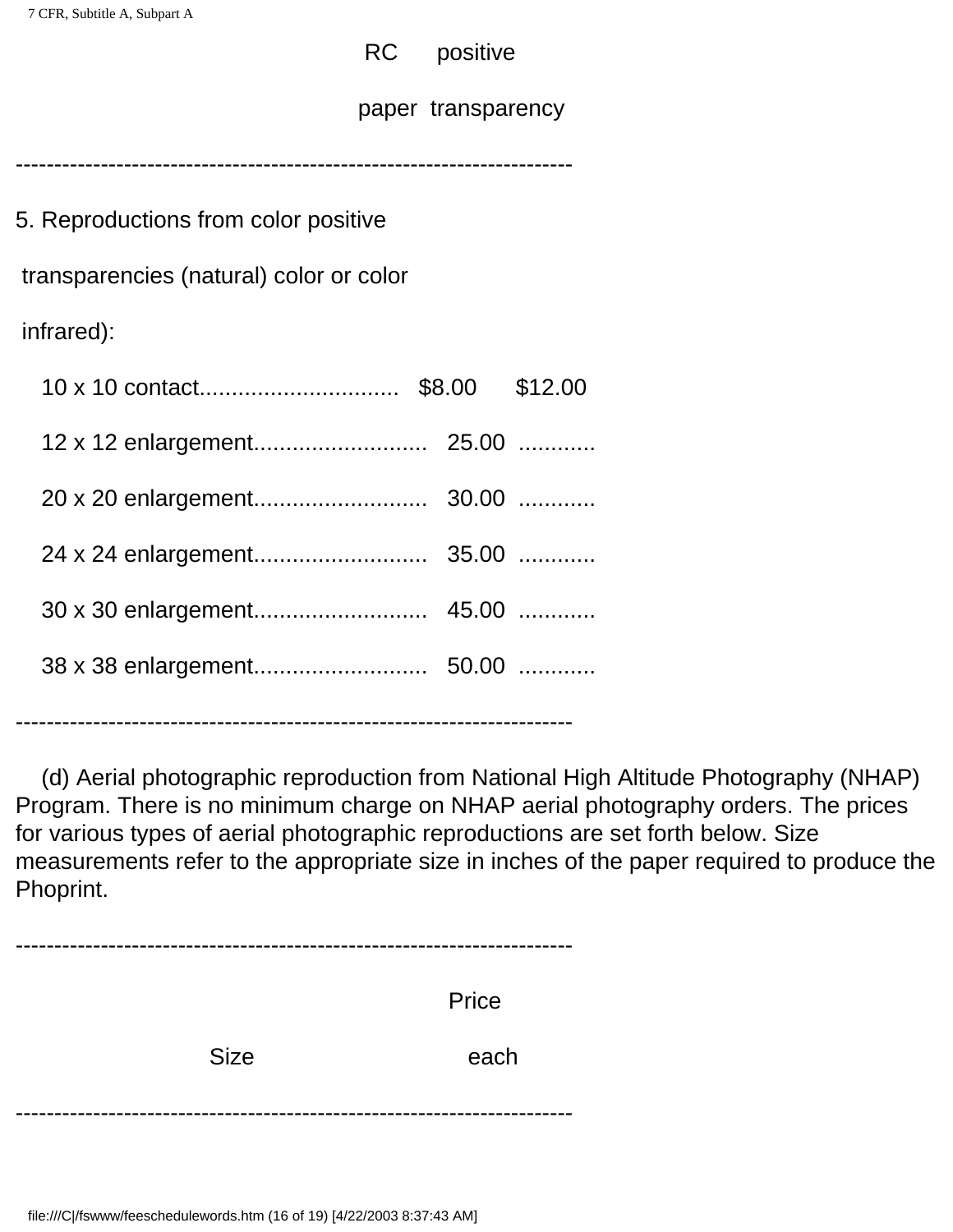1. Black and white contact prints:

| 2. Aerial photo index sheets:        |           |                    |      |
|--------------------------------------|-----------|--------------------|------|
| 20 x 24 RC (resin coated base paper) |           |                    | 5.00 |
|                                      |           |                    | 4.00 |
| Microfilm (photo indexes):           |           |                    |      |
|                                      |           |                    | 1.00 |
|                                      |           |                    | 2.00 |
|                                      |           |                    |      |
|                                      |           |                    |      |
|                                      |           | Price each         |      |
|                                      |           |                    |      |
| <b>Size</b>                          |           | Film               |      |
|                                      | <b>RC</b> | positive           |      |
|                                      |           | paper transparency |      |
|                                      |           |                    |      |

3. Black and white enlargements (projection

prints):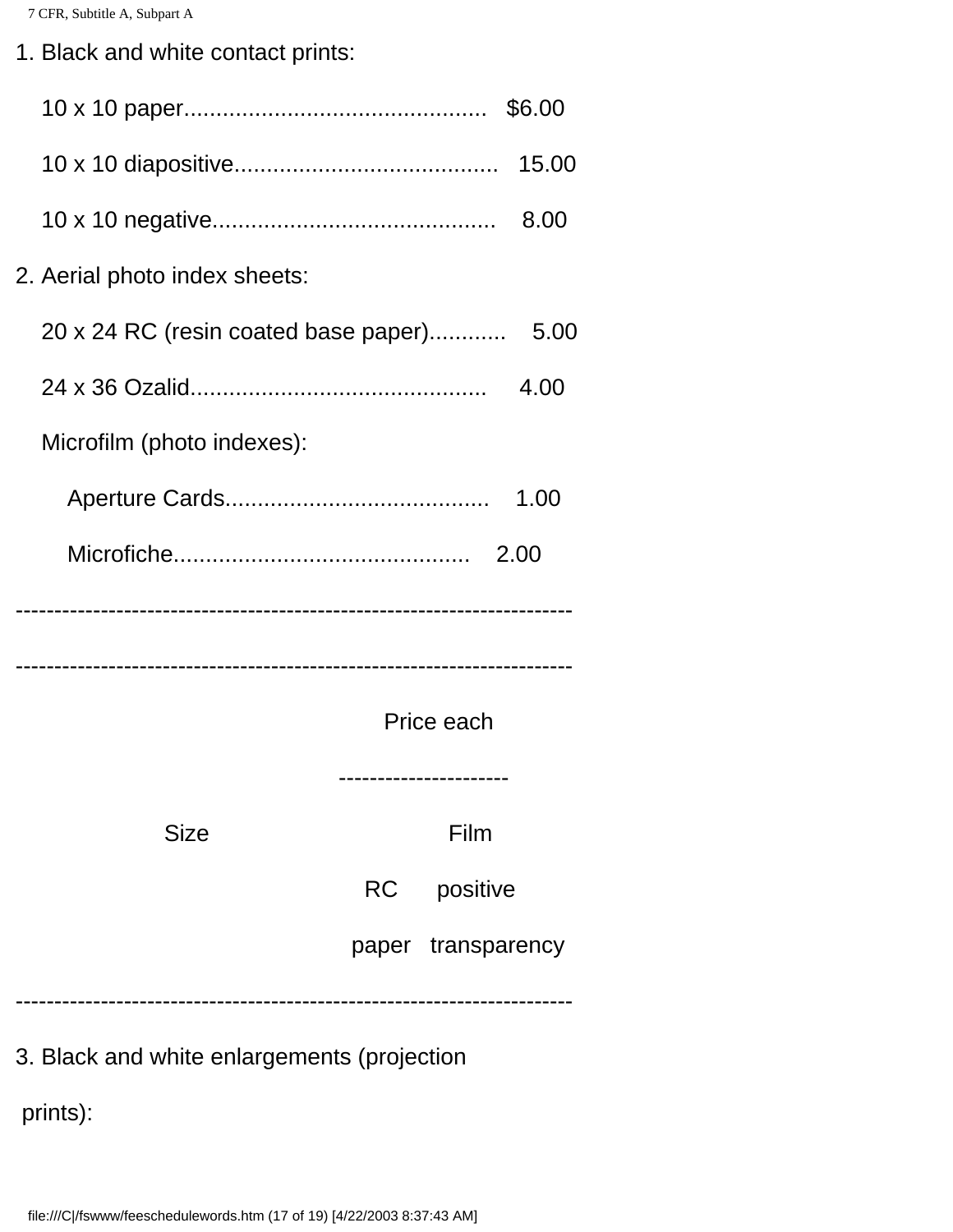|                                                         |                                                 | 30.00 |
|---------------------------------------------------------|-------------------------------------------------|-------|
|                                                         |                                                 | 35.00 |
|                                                         |                                                 |       |
|                                                         | Price each                                      |       |
| <b>Size</b>                                             | Color film<br>RC positive<br>paper transparency |       |
| 4. Reproductions from color positive<br>transparencies: |                                                 |       |
|                                                         | \$16.00 \$24.00                                 |       |
|                                                         |                                                 |       |
|                                                         |                                                 |       |